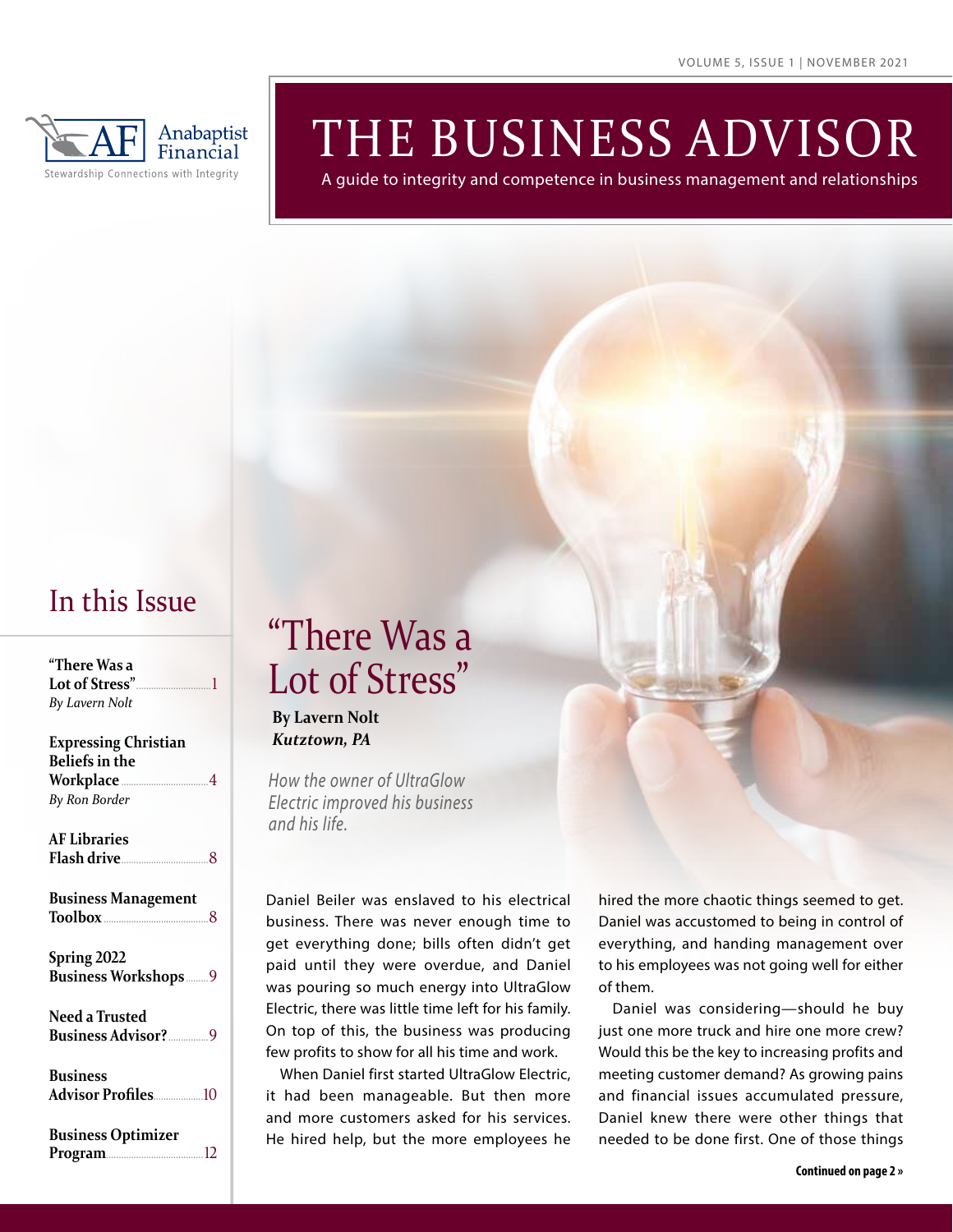#### **« Continued from page 1** *There Was a Lot of Stress*

was getting a business mentor.

Daniel could have gone with any of the many advisors available to business owners today, but some things about Anabaptist Financial stood out to him. Their advisors were not fresh college graduates; they were conservative Anabaptist businessmen who had been through their own challenges. Daniel was not looking for a domineering coach who seemed to know it all; he wanted someone who could mentor him based on real-life experiences.

Anabaptist Financial sent Daniel the names of three different advisors they thought would be a good fit for him. Out of those options, Daniel chose Elam Esh. Elam was based locally and had experience operating his own business. Daniel had noticed how well Elam had done in establishing structure and managing finances while holding true to the Biblical values of our Anabaptist people.

#### **Discovering the Holes**

Elam and Daniel started getting together to discuss and address the business issues. "Daniel is very quick to pick up ideas," Elam related, "and he is very ambitious and willing to think outside the box." Daniel's willingness to make changes and rethink what wasn't working would give him an advantage in working through the issues in the business.

Since UltraGlow Electric was struggling to pay its bills, Elam made the financial issues the primary initial focus. However, the cash flow situation could not improve until they had a good picture of what the company's overall finances were really doing. With some careful tracking, they soon found the reasons for the business's struggles. UltraGlow was spending too much money and not charging enough for their services. It was costing Daniel more to do business than he realized, and those costs were not being properly

recovered in his pricing.

With some research, Elam and Daniel also found out that UltraGlow Electric's billing rates were below the industry standard. Not only was the billing rate too low, but not every cost was allocated to a customer. To keep his business going, Daniel would have to align prices with actual costs and plan for a reasonable profit above those costs.

Daniel wanted to keep customers happy and was afraid it would upset the customers if he would increase the prices. But to his surprise, most customers didn't mind the price increase.

Elam also saw that Daniel was not as cautious about debt as he should have been. Not only did Daniel's debt load represent a very real business risk, but he also came to see that his debt load had created some burdens in himself and in relationships with others. ("The rich ruleth over the poor, and the borrower is servant to the lender."1 ) Elam

*"If there is one thing I could go back and change it would be this: To sooner see advisors as an investment instead of an expense."*

stressed that Daniel get his line of credit paid off before he expand the business any further. True, business was great and could grow, but it was too risky to do so before the accounts payable were taken care of. "A line of credit is not to be used for business growth," Elam stated. Taking on a heavier debt load wouldn't be the answer to wise

**2**

growth. Daniel had to learn to be more financially conservative.

"Financial problems like this are very common among eager, customerdriven business people," Elam shared. People who thrive on innovation greatly benefit from having someone look on from the outside. "Young people often find themselves chasing new goals, so it is good for them to have someone guiding them to pursue the right goals."2

However, it's not always easy for younger people to have an older person point out what they're doing wrong. It takes brave people to ask for advice, but it's good to do just that. With Elam and Daniel working together, they could successfully work through the issues.

Elam, however, did not step in and take charge of the issues. He let Daniel tackle the challenges while he simply provided direction. Daniel sometimes wished Elam would dive in and make some of the changes, but Elam wanted to teach Daniel how to thrive on his own. He helped him set and achieve goals and then he held Daniel accountable. He helped Daniel measure how the business was doing and made sure Daniel was making adjustments as needed. Elam wanted to be sure that Daniel and his business got a longlasting education—if UltraGlow Electric was going to be on its own, Daniel would have to learn how to identify and work through problems on his own.

#### **Improving Structure and Communication**

Catching up on the debt was the tough job. But once the financial situation was on the right track, they could start focusing on operational structure. By this time, UltraGlow Electric had grown to the size of several crews with ten people working on jobsites. Daniel had also appointed three men to serve on the business's

<sup>1</sup> Proverbs 22:7

2 Proverbs 15:22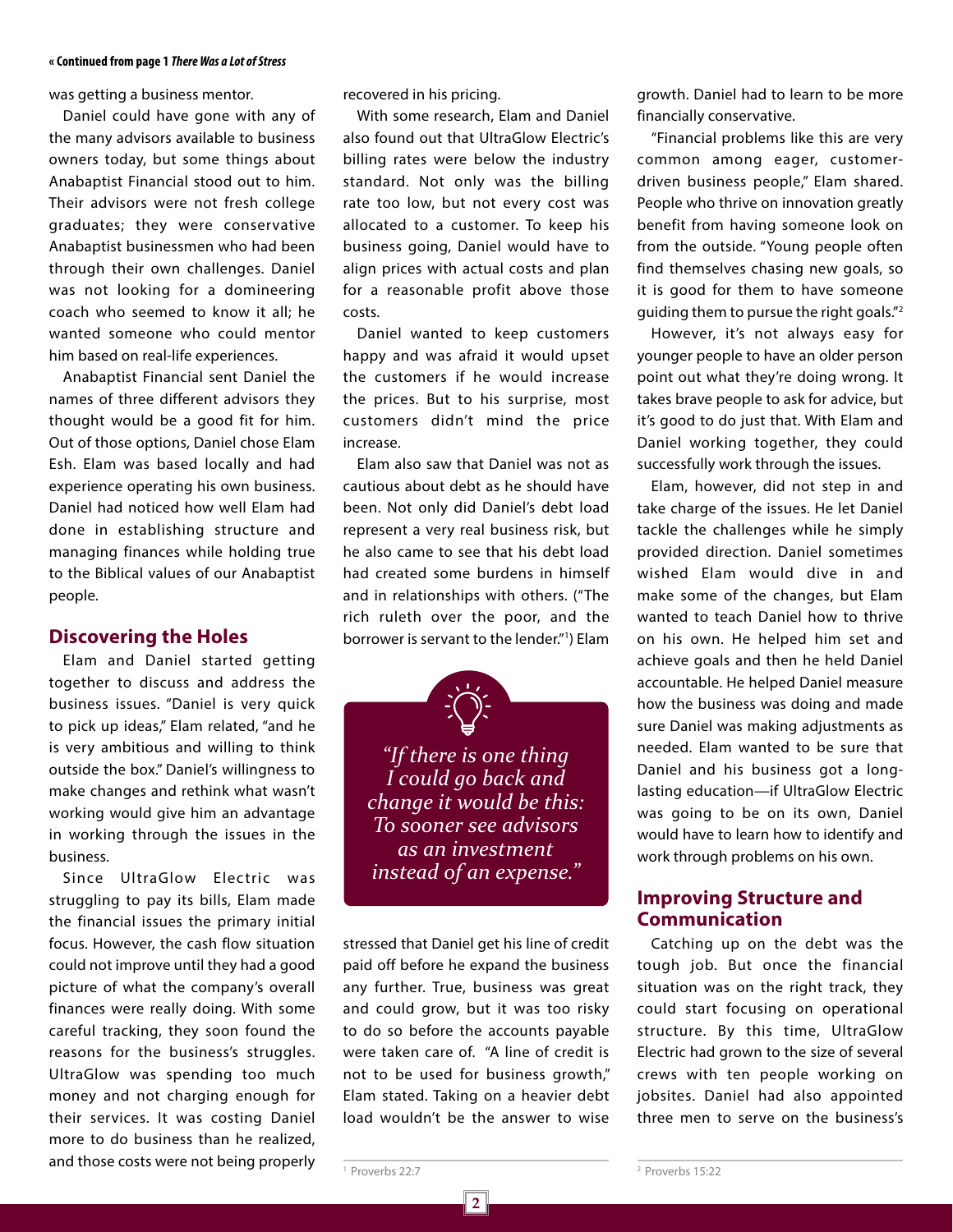

leadership team. Even with all this help, UltraGlow Electric was still chaotic to manage.

To make the business manageable, they had to have more structure and discipline. The leaders had to improve communication methods among themselves and to show each other what was happening in each leader's respective part of the business. With the help of Elam's mentoring, they implemented some systems that improved these problems; two of those things were implementing KPIs and more effective meetings.

*KPIs.* Key Performance Indicators are a way to measure how things are going in a business. A KPI often involves a combination of operational information and financial information, which gives key insight into how the business is performing. For example, billable hours would be one KPI that would give insight to the leadership team regarding their labor efficiency and profitability.

The UltraGlow leadership team wrote down some other metrics too and figured out ways to measure them. They keep track of things like gross profits, efficiency, and quality control.

Tracking how many jobs are open has allowed UltraGlow to efficiently solve problems; they can gather information, prioritize what's important, delegate the workload, and decide who is doing what. With KPIs, they can also see if each person or department is keeping up with their responsibilities.

*Meetings:* The three leaders mentioned earlier started having what they call leadership meetings. "These meetings took away the high stress level, and replaced it with a high energy level," Daniel explained. They now know what to expect from each other and can better work as a team. The team holds three different kinds of meetings: annual meetings, quarterly meetings, and weekly meetings.

*Annual meetings.* UltraGlow's annual meetings are the most major and indepth. This is where the leadership team discusses the really deep, strategic issues of the business. They review the goals they set the previous year and then set new one-year, threeyear, and ten-year goals. They also make sure each of the leaders is still suited and energized for his job. The leaders then vote on new actions to take during the year (which they will then review at the quarterly meetings).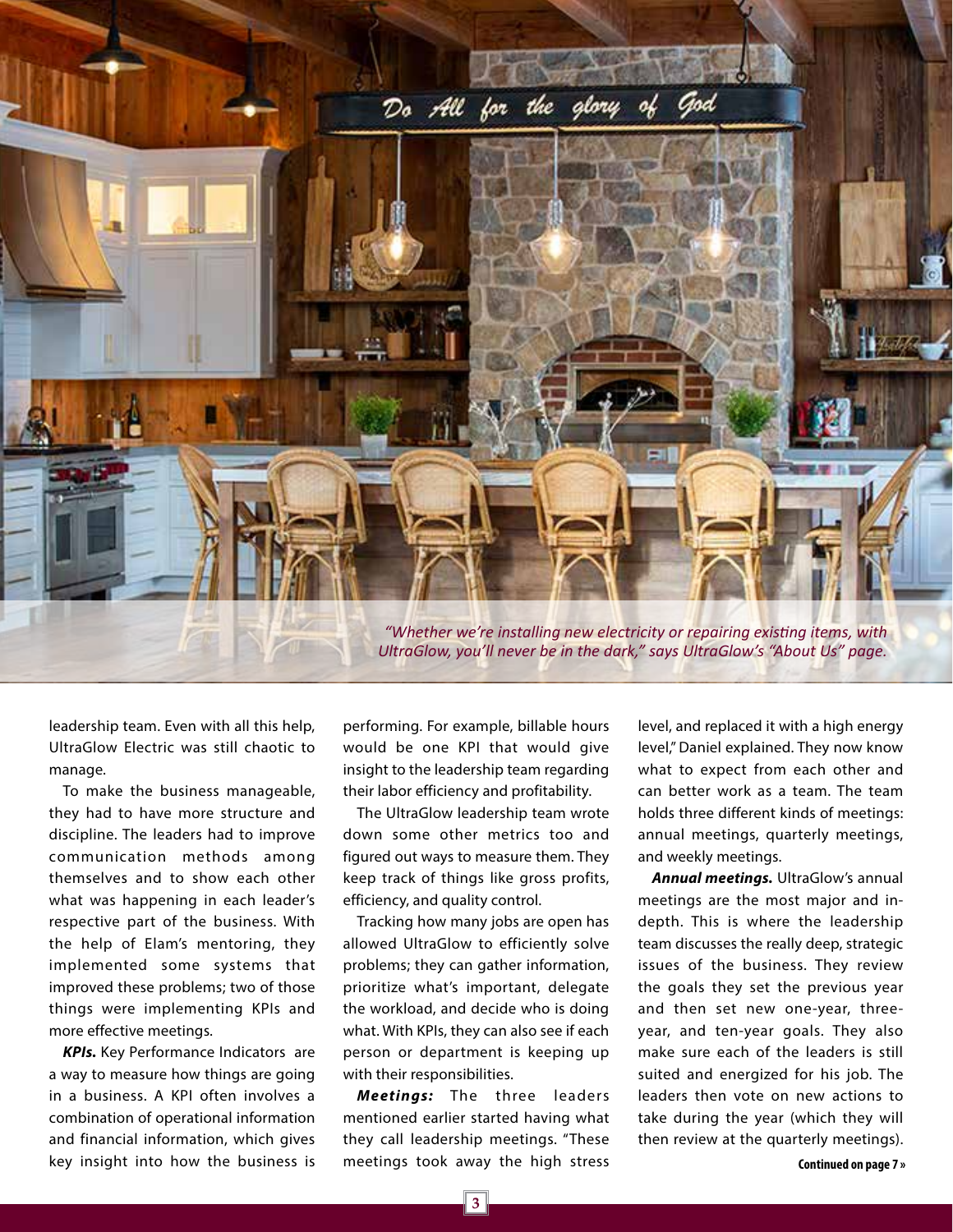### Expressing Christian Beliefs in the Workplace

*Adapted from an AF business seminar presentation by Ronald Border, Minerva, Ohio*

The story is told of a girl working in a chocolate factory in England who became converted. When asked about the difference in her work after her conversion, she replied, "Before, I was just making chocolates for my employer, but now I'm making chocolates for God *and* my employer."

#### **Working With a Mission**

How do you feel about your work? Does it feel mundane and boring, or have you found a purpose behind it? Being a Christian makes you a better worker, a better employee, or a better employer because you have a higher purpose for your work. Work takes on a kingdom purpose when we realize that we are working for God and with God. When we understand that we are serving God through our work, it becomes a blessing, not a source of boredom; a dignity, not a drudgery; and meaningful rather than monotonous.

Consider your work as a way in which your loyalty to Christ can be demonstrated. More important than just getting the job done and satisfying a customer is showing your loyalty to Christ by the way you work, the quality of your work, and the wisdom that you employ in the midst of your work.

Understanding that our work is a way to witness for God is a source of meaning. As Christians, 2 Corinthians 5:17–20 is our mission statement:

Therefore if any man be in Christ, he is a new creature: old things are passed away; behold, all things are become new. And all things are of God, who hath reconciled us to himself by Jesus Christ, and hath given to us the ministry of reconciliation; To wit, that God was in Christ, reconciling the world unto himself, not imputing their trespasses unto them; and hath committed unto us the word of reconciliation. Now then we are ambassadors for Christ, as though God did beseech you by us: we pray you in Christ's stead, be ye reconciled to God.

Jesus has sent us to point others to Him: "As my Father hath sent me, even so send I you" (John 20:21). We carry these marching orders into the workplace as ambassadors of God's love. All of our work and obligations are subject to the claims of God's kingdom. How we fulfill these duties shows whether we are genuinely servants of the Most High God.

Touching our employees or customers for Christ is not about having an evangelistic crusade where we line up people in the bleachers, preach to them, and get them saved.



*"Before, I was just making chocolates for my employer, but now I'm making chocolates for God and my employer."*

It's about consistently living the Christian life.

The early Anabaptists provide us a good example of witnessing through their work. They did their work quietly, rejoicing in their souls. That's a beautiful testimony of what your work can be. One of the hallmarks of Anabaptist tradition is to be *die stille im lande* or "the quiet in the land." We don't have to be talking all the time, but we need to be walking all the time.

Pilgram Marpeck is an early Anabaptist whose example has influenced me. Before becoming an Anabaptist, he was a mining engineer from Austria who refused to participate in exposing people who were Anabaptists. Later, as an Anabaptist leader, he wrote much about the Christian faith. Marpeck was an excellent engineer. He devised water systems in Germany that are still being used to bring lumber from the Black Forest to the Rhine River. He worked for city governments who didn't approve of his religion, but because he did his work so well, they kept hiring him.

Doing work that is above reproach leaves a good testimony to others. "And that ye study to be quiet, and to do your own business, and to work with your own hands, as we commanded you; That ye may walk honestly toward them that are without, and that ye may have lack of nothing (1 Thessalonians 4:11–12).

#### **Preparation for Witnessing Through Work**

Preparing to be a faithful witness begins with prayer. When you pray, you admit to God that you need His help. We need God's help every day, even in our businesses. Praying before a business meeting sets the tone of dependence on God. When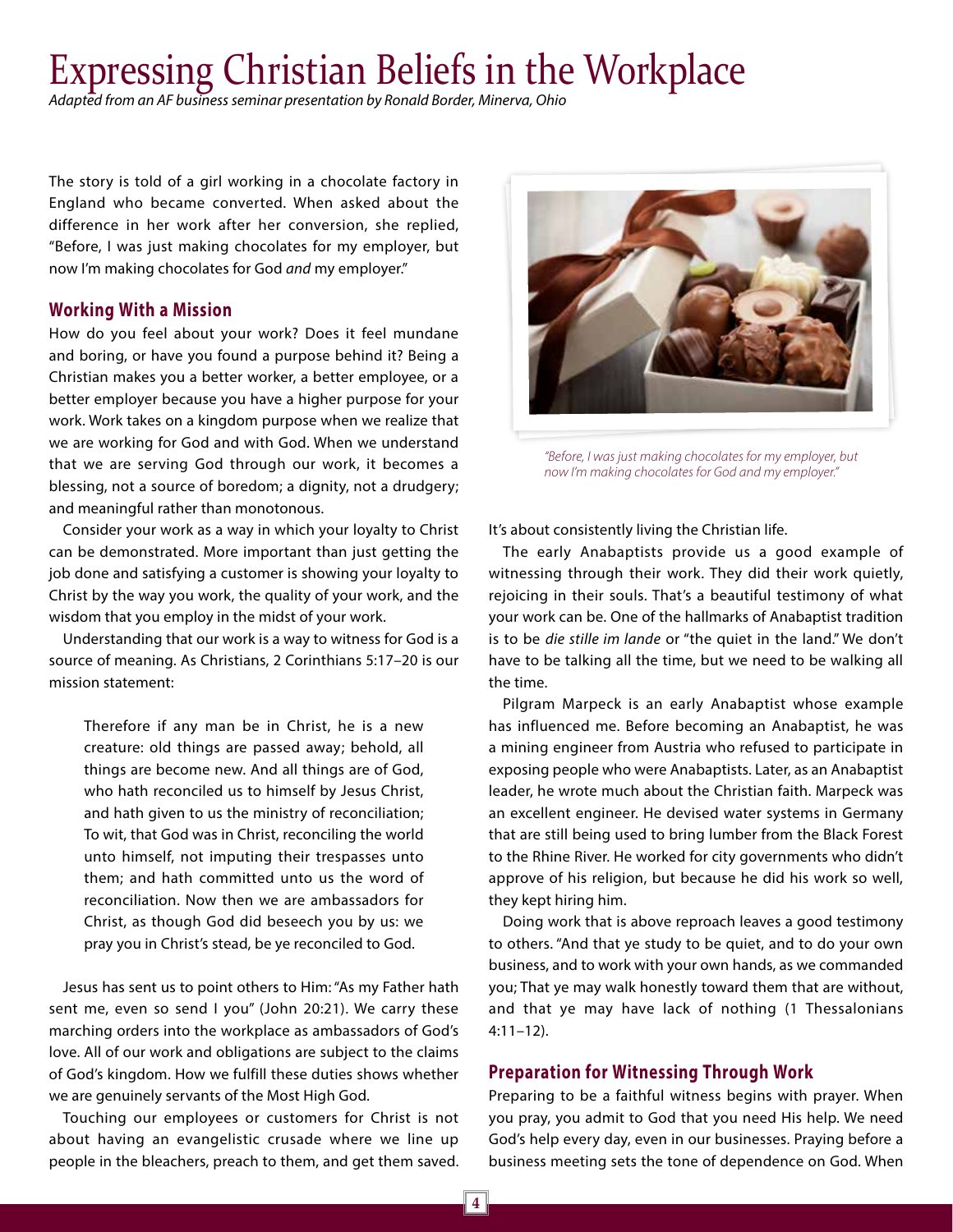we have this kind of humble attitude, God can bless and help us in the difficult situations of life and work.

Approach your work with a dedicated enthusiasm. Some people are hard to motivate and get moving. Others can hardly be held back because they are so excited about getting their work done and doing the best they can. That's the way you should be, not just because of how you do your work, but because you are working for the Lord Jesus.

Do you value the people with whom you work or interact? Everyone you work with, whether competitors or coworkers, is valuable in God's eyes. Jesus died for all people. Develop the vision to help them and point them higher, knowing that every person is made in God's image and has the potential for fellowship with Him.

#### **Major Goals of the Christian Worker**

The first goal of the Christian worker is to work to the best of his or her ability for the Lord's sake. Doing just enough to get by is no credit to the Lord Jesus Christ. Work that is worth doing is worth doing well. These two principles set the standard of quality for our work:

- "Whether therefore ye eat, or drink, or whatsoever ye do, do all to the glory of God." (1 Corinthians 10:31)
- "Therefore all things whatsoever ye would that men should do to you, do ye even so to them." (Matthew 7:12)

Everything that you do, including your work, must bring glory to God. Provide good service and value in what you give or sell to people. Make an excellent product and then improve on it. Always try to do better.

The second goal of a Christian worker should be finding opportunities to build Christian character in one's self and others. For example, when you see someone who is a little lax, don't just sit back and talk about it. Do what you can to encourage him to improve and become a better person. You will be a better employee when you have this kind of an attitude towards others and embrace your responsibility to build Christian character.

#### **Work Traits That Witness**

Being a witness in the workplace doesn't mean that we need to talk all the time about what Jesus has done for us. As people observe us, the testimony of Jesus in our hearts and lives will speak for itself.

*Work conscientiously.* Go above and beyond what is expected of you. "Servants, obey in all things your masters according to the flesh; not with eyeservice, as menpleasers; but in singleness of heart, fearing God; And whatsoever ye do, do it heartily, as to the Lord, and not unto men; Knowing that of the Lord ye shall receive the reward of the inheritance: for ye serve the Lord Christ" (Colossians 3:22–24). The fact that we

are serving the Lord calls for our best efforts.

*Work diligently.* Do the best you can. Work hard and diligently: "Seest thou a man diligent in his business? he shall stand before kings" (Proverbs 22:29). In other words, a diligent man won't be ashamed; he's going to have a good standing before people. Romans 12:11 says, "Not slothful in business; fervent in spirit; serving the Lord." Be a worker that stays on the job. Avoid distractions and bunny trails. Be the one who does the project well and pays attention to the details all the way through to completion.

*Work honestly.* Work in such a way that you can be trusted with more and more. If you start being slippery, your employer won't want to give you more responsibility. Romans 12:17b says, "Provide things honest in the sight of all men." Do it right because even if you fool your employer or customer, God can see everything you do. Also, work at a fair price: "Better is a little with righteousness than great revenues without right" (Proverbs 16:8). Don't try to always get the highest possible price. Even if your customers can afford it, be fair. Your integrity will be a noticeable witness. "He that hastesth to be rich hath an evil eye, and considereth not that poverty shall come upon him" (Proverbs 28:22).

Pay your bills. Don't try to line your pockets by not paying others what is due to them: "Woe unto him that buildeth his house by unrighteousness, and his chambers by wrong; that useth his neighbour's service without wages, and giveth him not for his work" (Jeremiah 22:13).

*Don't talk back.* Let your speech be above reproach. Follow your employer's instructions instead of talking back inappropriately: "Exhort servants to be obedient unto their own masters, and to please them well in all things; not answering again; Not purloining, but shewing all good fidelity; that they may adorn the doctrine of God our Saviour in all things" (Titus 2:9–10).

Many other Christian graces could be listed here, because every Christian grace ultimately gives glory to God as we let Him shine through us.

#### **Ideas for Witnessing at Work**

Being a good witness isn't a matter of technique or doing certain things; it's primarily a matter of being God's person and being available.

*Be available.* Sharing Christ with others is often a matter of spontaneity. As things come up, your life and witness come forth at that time. Others need to know that you care about them and that you're concerned about their eternal welfare. Others need to see that you are joyful and fulfilled in your walk with God.

Small acts of kindness and acceptance can melt barriers and foster openness and sharing opportunities. One time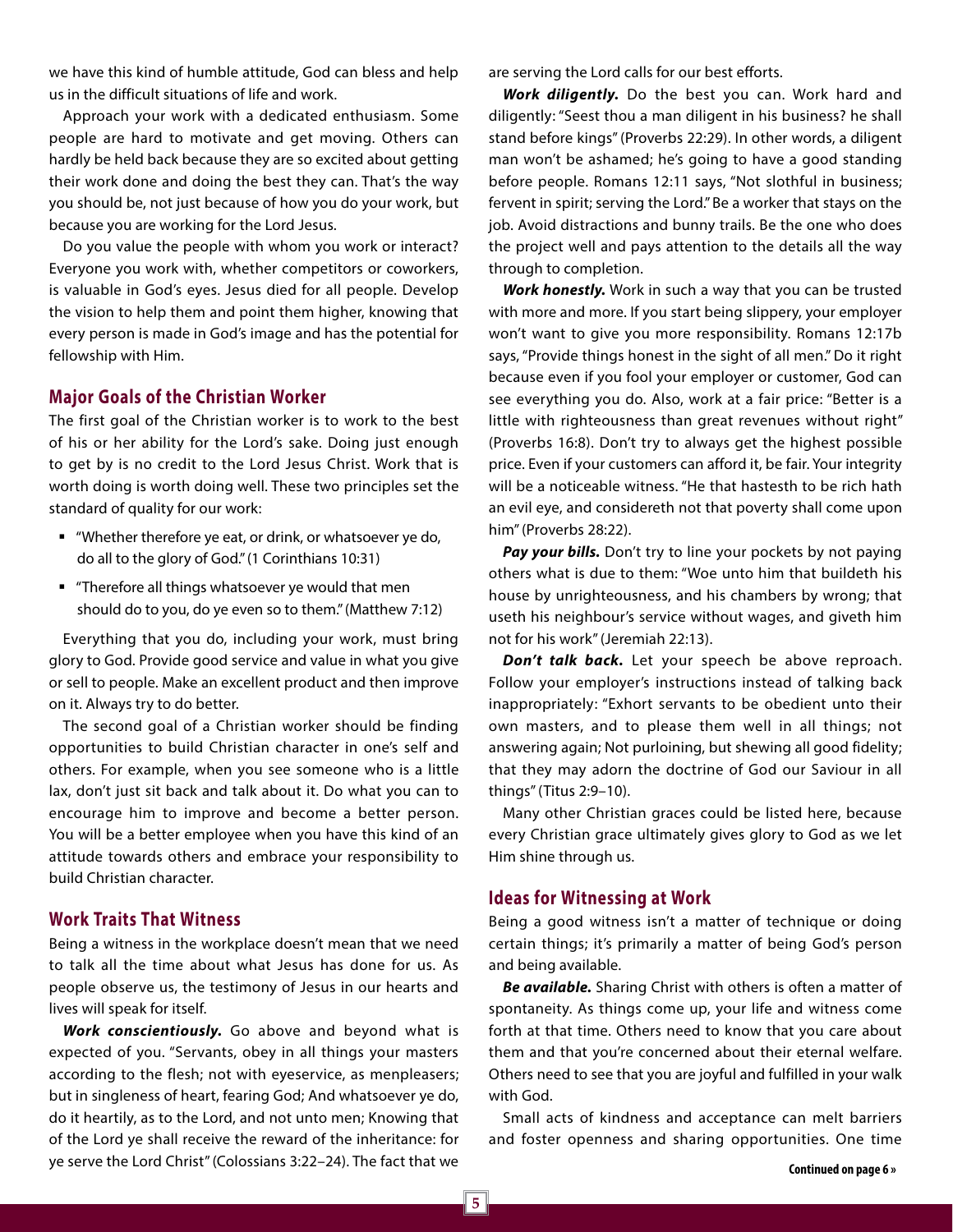#### **« Continued from page 6** *Expressing Christian Beliefs in the Workplace*

when I was working as an export manager, we needed to build wooden crates to ship 50 large porcelainized steel rolls to Australia. The man who built the crates was a surly fellow. Due to the short timetable, he couldn't finish the crates on time, but no one wanted to help him because he was hard to get along with. I volunteered to help him build the crates after my work day. I helped him for two weeks, and we finished them on time. This surly man appreciated my help so much that he became very friendly to me.

Some Italian men in the factory showed me a place near a gas-fired furnace where I could put my lunch to keep it warm until lunchtime. I ate my lunch with them, and my friendship with them turned into a Bible study before working hours in the morning. One of the attendees was the man who built the crates. Being available and showing a little love to a person can create an opportunity for witness.

*Pass out calendars.* A practical thing we can do to encourage people to consider God is to pass out calendars with Bible verses.

*Distribute a company newsletter or devotional.* For twelve years we were privileged to have a company newsletter, the

Schrock Family News. It was a fourpage monthly newsletter that included spiritual encouragement, sermonettes, interviews with employees, birthdays, and other illustrations of characterbuilding values.

Consider distributing a weekly devotional, whether oral or written. Each week I write a religious editorial for our local newspaper, the *Louisville Herald.* On Monday mornings I send a copy to all of my employees too.

*Take a personal interest in people.*

One company I worked for manufactured stainless steel hydraulic fittings. I worked in sales and needed to know something about the manufacturing processes so I could better recommend the product to customers. I went out to the plant after my workday in the office and learned how to run the machines so I would know what it took to make the parts. The workers really appreciated that. The plant manager was a tall, imposing former wrestler from Germany. Since I speak German, we became friends. I made it a point to learn all the employees' names (there were over 300). Also, I sent weekly devotional bulletins to them. God opened doors to speak into their lives, but it wasn't because of me—it was because I was available for God to use.

*Send handwritten birthday notes.* Depending on the size of your company, send out handwritten birthday notes. These can be a tremendous encouragement to employees.

*Being a good witness isn't a matter of technique or doing certain things; it's primarily a matter of being God's person and being available.*

*Take time to give Christian counsel.* Having the time and liberty to help employees with their problems is an enjoyable part of my current job. Though we have businesses to run, we need to be sensitive to others' needs. Sometimes an employee just needs to talk about a problem. You need to use discretion, because perhaps the employee just enjoys talking and is taking advantage of you. Taking time to talk with people, however, shouldn't be a disruption to your business. Trust God to provide for you as you take time to invest in people even though it may not make good business sense. Whether it be at work, at home after work, or wherever, a Christian worker will find an appropriate time to minister to friends in need.

*Create a Christian environment.* As an employer, it's important to create an environment where Christian principles are upheld. This includes compassionate and God-fearing team leaders, respect for Christian order and discipline, requirements for modest clothing, healthy interactions and boundaries between men and women, and the list goes on. A workplace that is compatible with Christian convictions is a safe place for parents to send their young people. Parents don't have to worry about bad influences, and the workplace can be a good

influence on their young people.

*Watch for special needs.* Keep on the lookout for needs among your employees. If there is illness or a financial need, consider putting together a sharing program in which the employees and management both donate money to help. When giving the check, you can include a letter reminding them that this giving is done by Christian friends in the name of Jesus.

*Confess your own dependence on the*  Lord. Be sure to include "if God wills"<sup>1</sup>

with your plans and projects. Be careful not to take credit for yourself—it is God's gift that you have the ability to do anything.<sup>2</sup> Giving all the credit to God instead of taking it for yourself is a good witness.

#### **Conclusion**

Remember that your success in life is not measured in production output or dollars and cents. These things will eventually perish, but a person's soul is forever. Allow God to use you to point your business contacts toward Him so that your life can have eternal impact.

<sup>&</sup>lt;sup>1</sup> James 4:15 "For that ye *ought* to say, If the Lord will, we shall live, and do this, or that."

<sup>2</sup> 1 Corinthians 4:7 "For who maketh thee to differ *from another?* and what hast thou that thou didst not receive? now if thou didst receive *it*, why dost thou glory, as if thou hadst not received it?"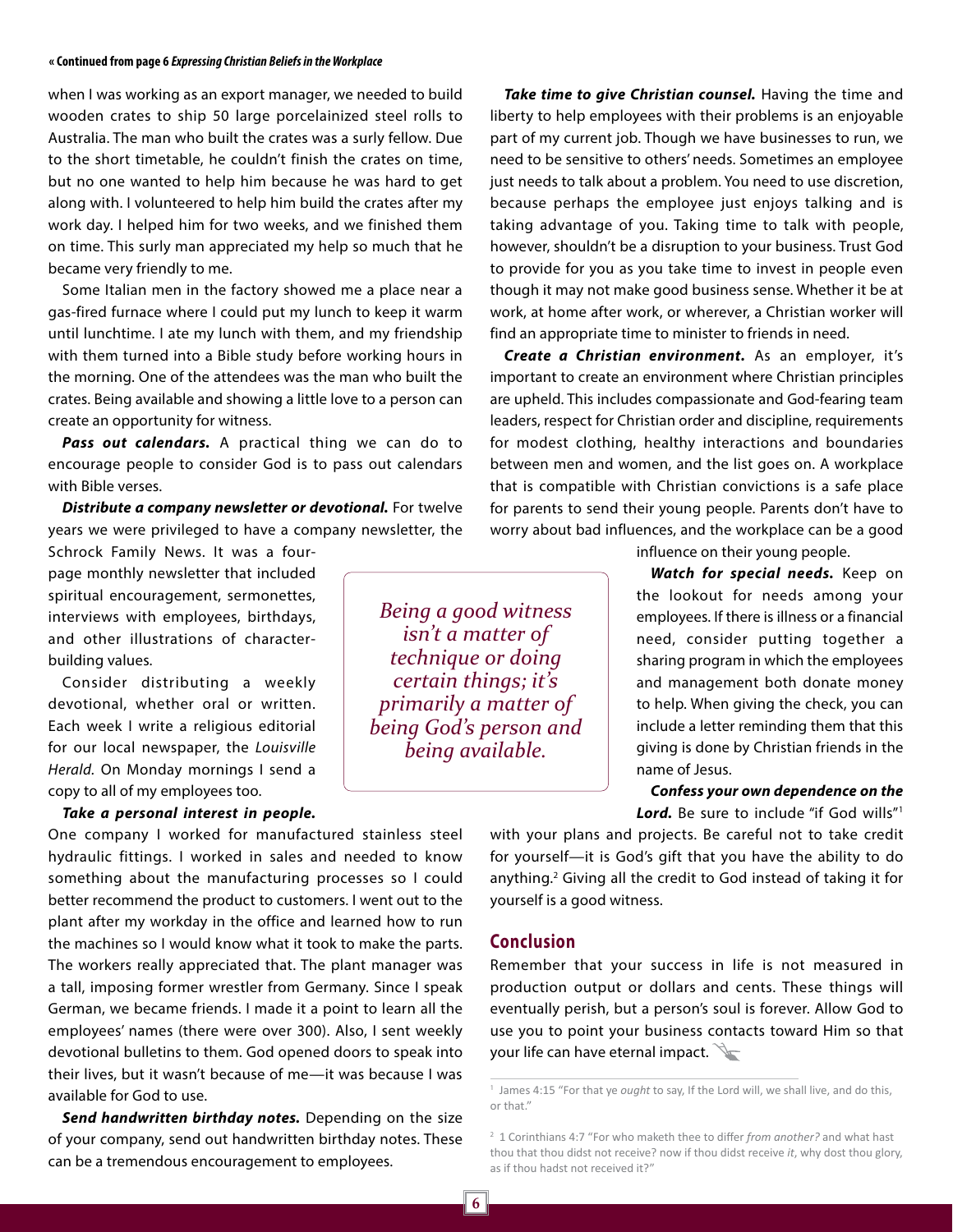*UltraGlow had to decide on a market niche to focus attention on. They determined that niche was to be the best architectural electrician around and to specialize in jobs other contractors say aren't possible.*

#### **« Continued from page 3** *There Was a Lot of Stress*

轟

謂 m

They allow two days for the annual meeting to have enough time to get everything discussed on the agenda. Much of UltraGlow Electric's direction is determined at the annual meetings.

Putting in place a leadership team and meetings has brought a clearer kingdom focus to the business. This included better serving employees and their families, being a consistent Christian witness to customers, and being able to share with those in need.

*Quarterly meetings. A* simple phrase that defines UltraGlow's quarterly meetings is "Pick to the stick." This phrase compares business goals to picking strawberries. A whole field of strawberries can look discouraging if you think about the ton of work needed to pick them all.

Here is one way to break it down into manageable chunks: Get a wooden stick and go to the start of the first row. Take that stick and throw it as far down the row as you can. Then get to work and pick to the stick. Once you're at the stick, you can pause to take a drink, rest, and make sure you're still going the right way. Now you take the stick and throw it down the row again. Repeat until you're all the way through the field.

Quarterly meetings are when the UltraGlow Electric leadership team arrives at the stick, reviews progress, and throws the stick further down the row. Although not as major as the annual meetings, the quarterly leadership meetings last all day. They review previous issues and address new problems. "You'll be surprised how much work gets done when you break down the big task into smaller, easily manageable tasks," Daniel testified.

*Weekly meetings.* At the weekly leadership meetings, the UltraGlow team discusses current issues, possible solutions, and short-term actions to take. They assign "to-dos" for each person—tasks to be done and a deadline. At the next week's meeting, the person responsible for the task reports whether it's done or not. This process applies some pressure to get things done and builds accountability.

Regular and purposeful meetings have made a huge difference for Daniel Beiler and his company. He would recommend any organization to have meetings like these for better communication systems. With clear purpose, leadership teams can know where they are going and hold each other accountable to be sure to get there. Regular meetings provide a place to stay connected so these things can happen.

#### **From High Pressure to High Performance**

Today Daniel is excited about the

changes and improvements he is seeing in his business. The business is no longer controlling Daniel, but Daniel is controlling the business. The heavy debt load has disappeared. He now has time for his family, and he is enjoying his business once again. He has a different outlook on life. Things that he earlier could not have found time or energy for are now possible.

But beyond improved efficiency and performance is the personal growth that is happening as the leadership team commits to each other's welfare and the good of the company. God is being glorified as the company thrives. What Daniel saw in his mentor Elam is now being lived out in his own business.

Daniel has only one regret, and he sums it up like this, "If there is one thing I could go back and change it would be this: To sooner see advisors as an investment instead of an expense."

*Anabaptist Financial offers companies recurring advisor contact through its Business Optimizer program. To encourage best results, we provide business coaching with a long-term relationship designed to yield a greater bottom line in three areas—people, products, and profits.*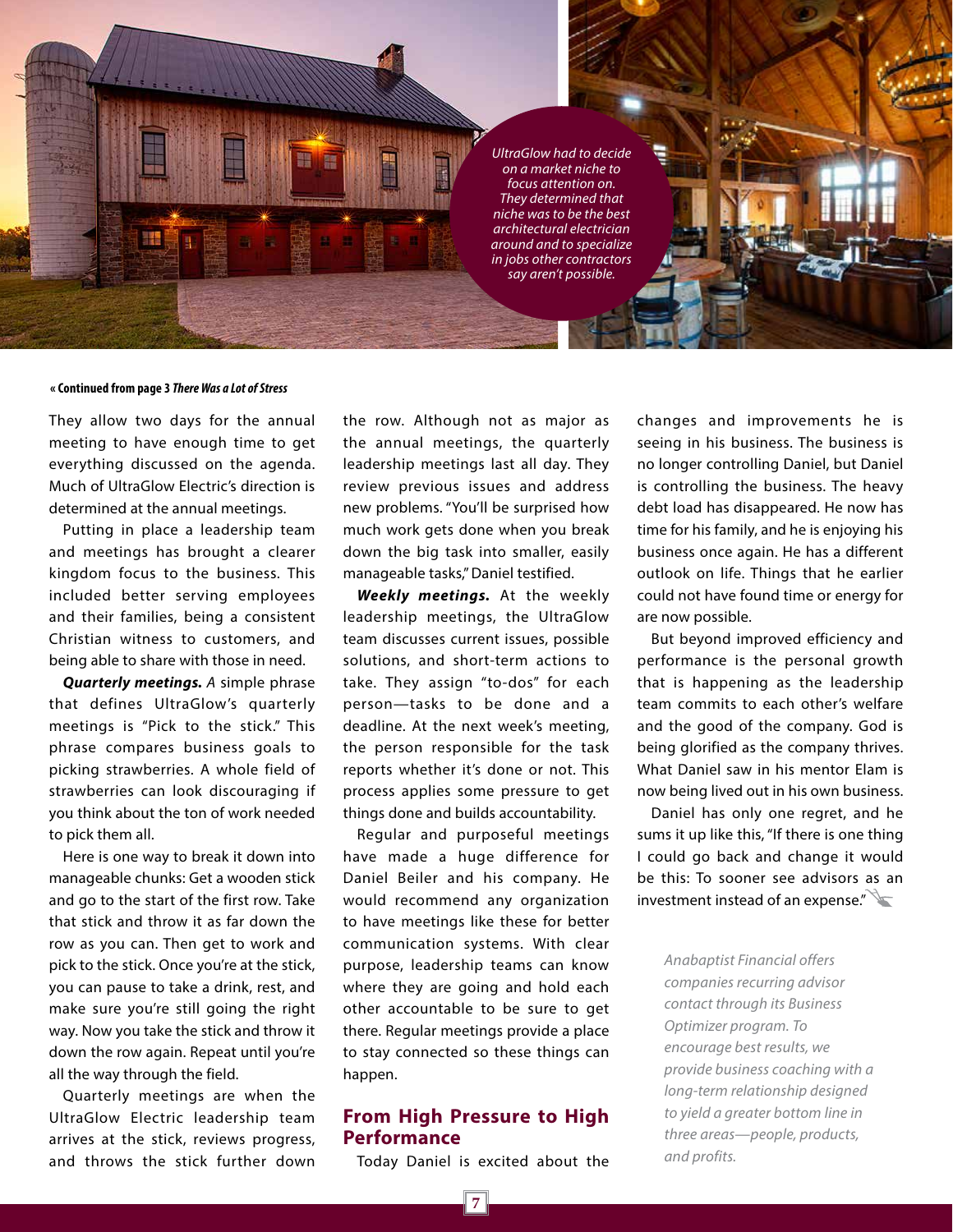### AF LIBRARIES FLASH DRIVE

#### **Expand your business knowledge through hundreds of articles and recordings.**

Learn from some of the most knowledgeable Anabaptist business experts who teach a broad range of business theory and practice from a kingdom perspective.

### **\$223** tax & shipping

not included

*Articles & Tools Library:* Includes all of AF's business articles, booklets, and tools on one flash drive. Purchasing this Library gives you 35% off the cost to purchase the items individually. Includes the following in PDF form:

- *• Starting Your Own Business* booklet
- *• Strategic Planning Guide*
- *• Business Analysis Guide*
- *• Accounting and Finances* booklet
- *• Sales and Marketing* booklet
- *• Employee Management* booklet
- *• Employee Management & Relations* Toolbox
- 1 Financial Ratio calculator (Excel)
- 1 Marketing calculator (Excel)
- 30 individual business articles

Also available by digital download from our website.



*Audio Library:* Contains the complete set of recordings from the last ten years of AF business and employee seminars (2010-2020). Purchase an Audio Library and receive an 80% discount off the cost of purchasing recordings separately. **Also available by phone conference line.** 

Order through the AF website or call us at **570-468-1271.**



OVER **300** RECORDINGS!



**BUSINESS MANAGEMENT TOOLBOX Employee Management** and Relations Tools **CAF**  **\$99** tax & shipping not included

BUSINESS MANAGEMENT TOOLBOX *Available by CD or booklet.* 

Includes files for you to customize and print from your own computer or to make copies.

Includes:

- Organizational assessment sheet
- Employee application template
- Sample job descriptions
- Performance evaluation document
- A guide to creating your own employee handbook …and much more!

This resource is also included on our Articles & Tools Library flash drive. Call or email to order the CD, booklet, or a Library subscription.

#### **To Order:** *Phone* 570-468-1271 | *Email* teresasommers@afweb.org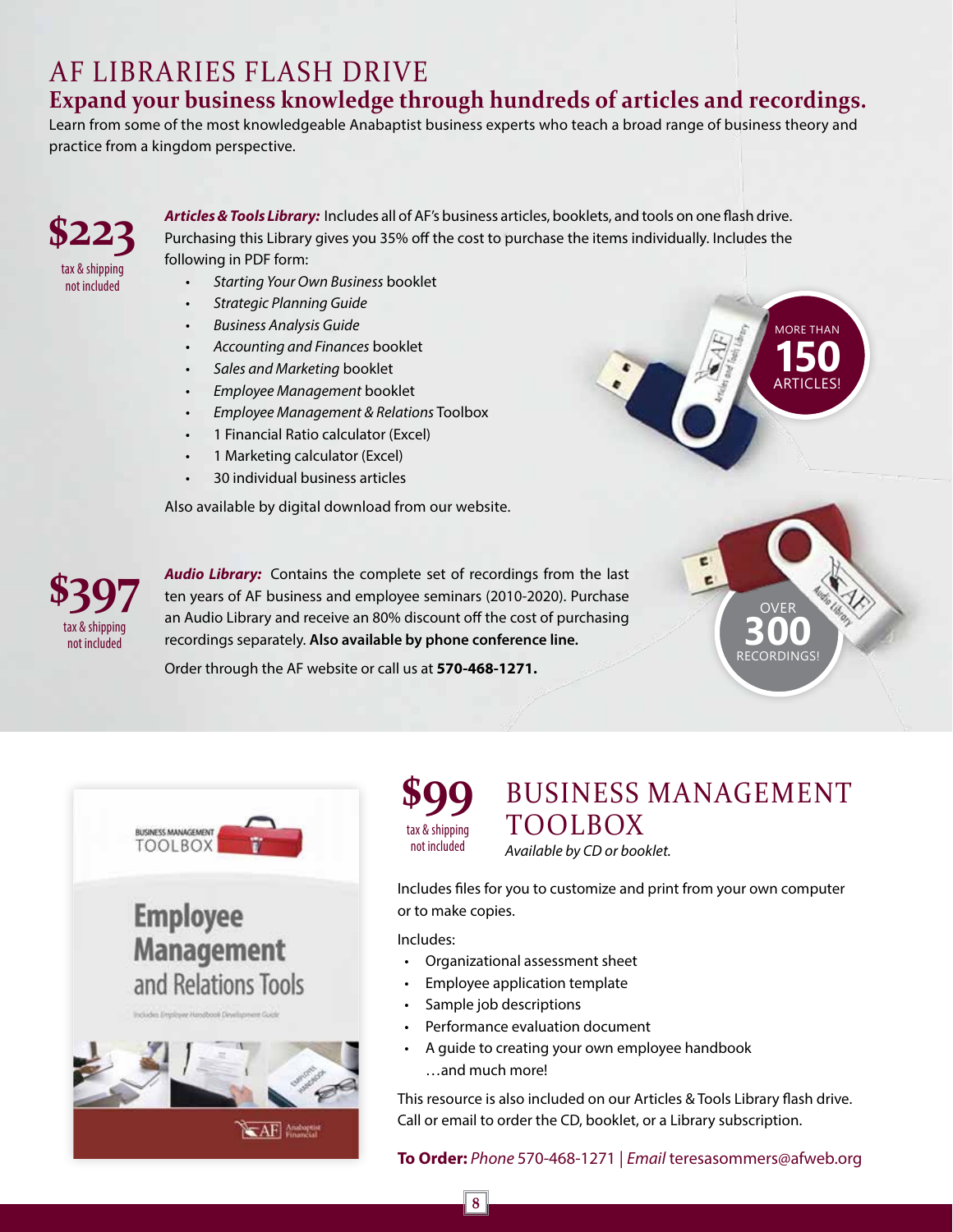## **Spring 2022 Workshops**

### **A Focused Approach to Learning**

Our two-day workshops go beyond our one-day seminars by focusing on a single area of business content with two seasoned instructors. Instead of lectures and a large audience, workshops utilize the classroom approach, limiting the size to 30 students or less. Below are the workshops offered in the spring of 2022.

**Human Resources** Workshops March 8-9, **Chambersburg, PA** April 4-5, **Edina, MO** April 7-8, **Versailles, MO**

**Business Planning** Workshops January 5-6, **Roanoke, VA** Jan. 31-Feb. 1, **Brownsville, OR** February 1-2, **East Earl, PA** February 3-4, **Pasco, WA**

**Mohnholder** 

**Business Succession** Workshops April 12-13, **East Earl, PA**

**Marketing** Workshops March 1-2, **Camden, IN** April 5-6, **Millersburg, OH**

**Sales** Workshops January 11-12, **Millersburg, OH** March 1-2, **Middlebury, IN**

**NEW! WORKSHOP** 

#### **Reserve your seat today!** Call 570-468-1268.

#### What students are saying:

"The focused approach in a workshop setting makes the investment very worthwhile. **These workshops are much more than just another seminar."** 

–Business Succession workshop

**"I enjoyed the interaction** with other business folks very much. Also learned from them.**"** –Human Resources workshop

#### **"I can tell the instructors teach the material from personal experience,** along with education, and I appreciate that." –Business Planning workshop

"The instructors took a special interest in each student." –Marketing workshop



### **Need a Trusted Business Advisor?**

Do you wish for input from a seasoned businessman for challenges you are facing in your business? Do you feel alone in your leadership decision making, planning, and vision? Our business advising services provide a confidential, safe place to address challenging issues and receive fresh vision and perspective.

*For more information, call Dave Swearingen (Advising Administrator) at 570-309-0268.*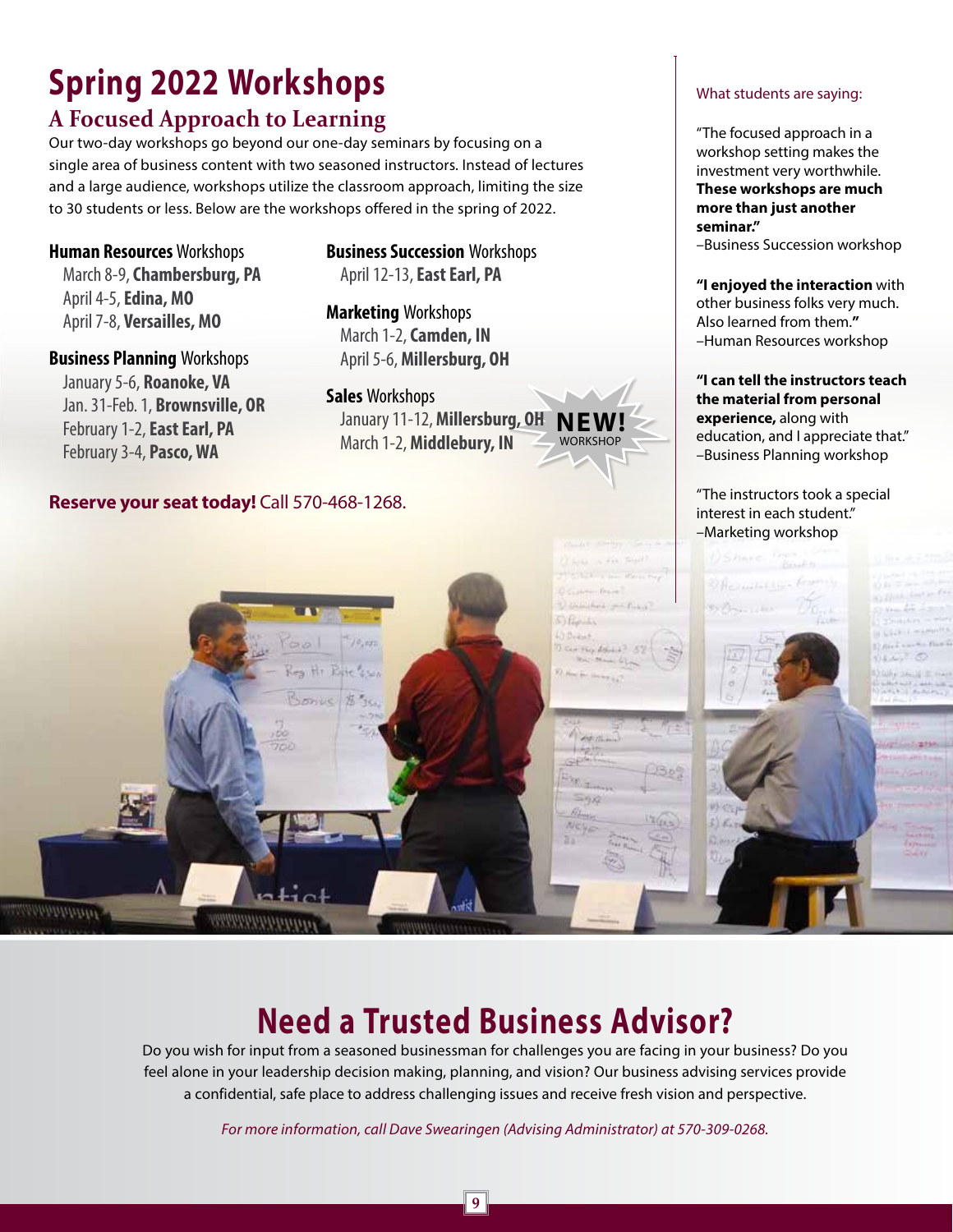### **Business Advisor Profiles**

*Our advisors are seasoned Anabaptist brethren committed to integrating Christian principles into all facets of business practice. Each advisor has unique business experience and expertise that will be matched to the client's area of need.* 

#### **David Bower.** REDWOOD, VA.

#### *Seven Oaks Landscape and Hardscape*

Born and raised on Goldenview Dairy, David has more than 30 years of experience as a third-generation dairy farmer. In his youth, he started Seven Oaks Landscape and later co-founded Homestead Creamery. David's strengths include employee motivation, conflict resolution, accounting and financial management, strategic planning, and leadership. He also works with struggling businesses.

#### **Ken Burkholder.** GORDONVILLE, PA.

#### *Good's Store*

After serving as president of Good's Store for 27 years, Ken recently transitioned from the president position to successor. He is a shareholder and chairman of the board in this fourth-generation business. Ken has experience in retail—customer service, purchasing, management, and finances. His desire is to help business owners establish goals and visions in a way that their business can bless their families, the community, church, and the kingdom of God.

#### **Elam Esh.** NEW PROVIDENCE, PA.

#### *Country Value Woodworks LLC*

Elam founded Country Value Woodworks LLC, which has grown to 45 employees over the years. He enjoys working and growing together with his brother as a partner. Elam's experience includes leadership, vision, business models, Lean manufacturing, understanding customers, and KPIs. He enjoys thinking outside the box.

#### **Gary Garber.** EATON, OH.

#### *Garber Electric*

Gary founded Garber Electric in high school and then merged it with an oil company his father owned. Eventually they split the business, and Gary continued with Garber Electrical Contractors, Inc., which today has more than 200 employees. Recently he transitioned ownership to his son. Gary's business experiences enabled him to develop in financial forecasting, estimating and pricing methodology, multi-division, buying/selling businesses, and banking and cash management.

#### **Richard K. Herr.** LITTLESTOWN, PA.

#### *Semi-Retired Farming*

Richard grew up on a dairy farm and was interested in agriculture from his youth. He received invaluable practical experience in the nutrition aspect while serving in 1-W at the University of Maryland's agronomy and dairy research farm.

With over 55 years of farming experience, he helps farmers with financial planning, partner issues, operational analysis and improvements, and transferring to the next generation.

#### **Lamar Hess.** DILLSBURG, PA.

#### *Hess & Company*

Lamar formed Hess & Company in 2006, which today includes a construction company, crop and chicken farm, and a home remodeling company. Raised on a dairy farm, Lamar has years of experience in farming. He also worked as a general contractor for many years; the contracting world has taught him valuable life lessons in business plans and management. Lamar likes to troubleshoot business problems and has a strong interest in sales, team management, and motivation. He is also interested in succession plans for businesses and farms.

#### **Clair High.** MYERSTOWN, PA.

#### *C.M. High, Inc.*

As president of C.M. High, Inc. for 38 years, Clair has experienced the growth, challenges, changes, and transition that comes with business. He acquired the company when it had eight employees; it now has over 100. Clair offers business advising in organizational structure and management, customer and vendor relationships, company start-ups and development, long-term planning, and financial development.

#### **David G. Martin.** RICHLAND, PA.

#### *Dutch-Way Value Mart, Inc. and Dutch Country Hardware, Inc.*

David is part owner of a large hardware store and equipment rental service where he oversees the financing. In the past, he served as president of Dutch-Way Farm Market, which grew to three locations and over 700 employees. He sold the business in steps over several years. David's goal is to help people understand what it takes to operate a successful business. That includes proper financing to enable positive cash flow, as well as understanding monthly/quarterly statements.

#### **Leon Martin.** TENINO, WA.

#### *AutoTech Services*

Raised in southern Illinois, Leon decided to continue the family tradition of general automotive repair and services his father started in Lancaster Co., PA in 1951. Today he coaches automotive shops and helps AF clients with daily challenges while maintaining a proper kingdom vision. His interest lies in helping owners look outside the box for the many potentials that usually lie untapped. He also has an understanding into financial management, strategic planning, and leadership.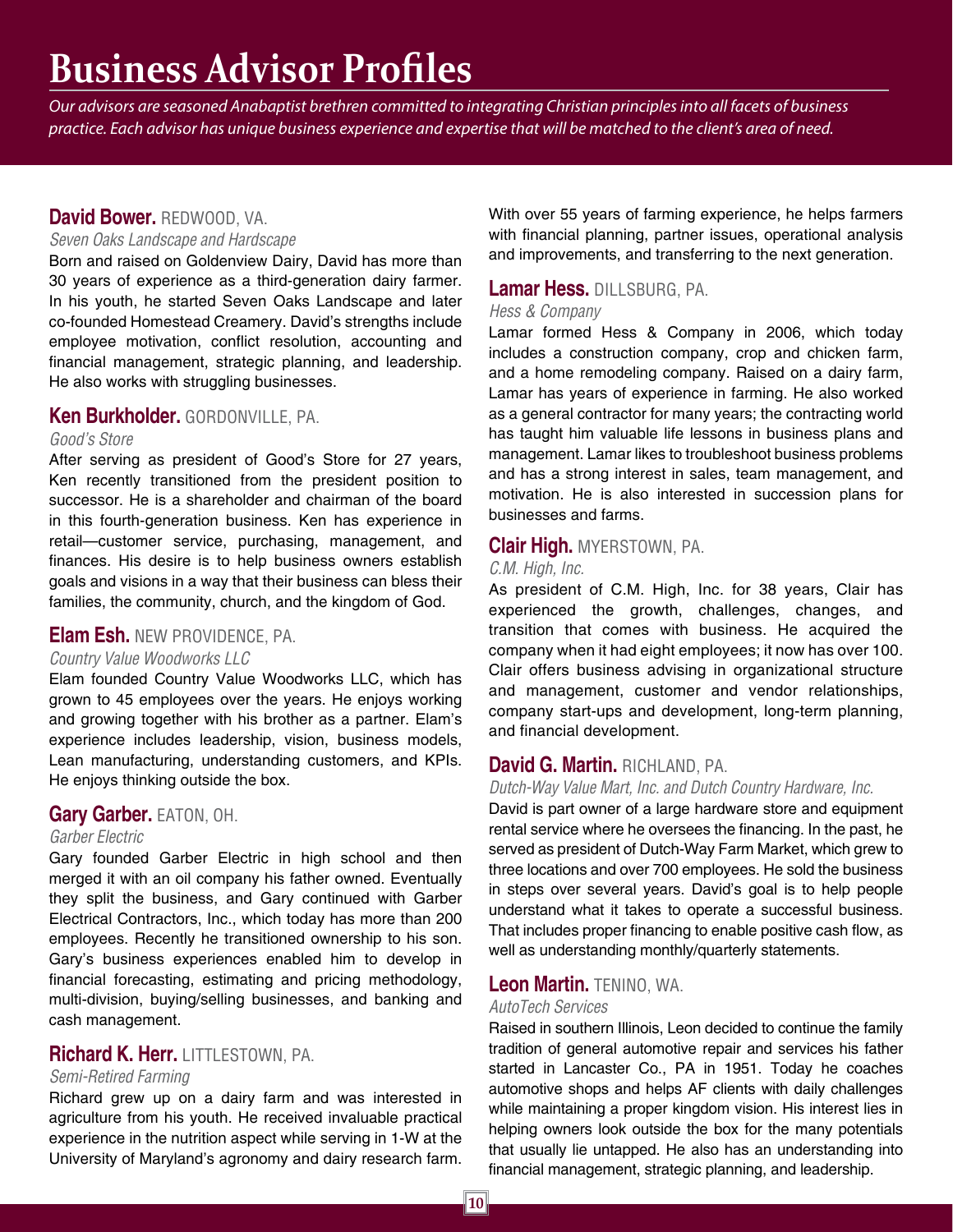#### **Leonard Meador.** ROSSVILLE, IN.

#### *Business Management Consultant*

Leonard's business history ranges from owning a feed milling operation to working for a data processing and recordkeeping company. He has served as a business management consultant for more than 35 years. Leonard has also taught business management classes, received certification as a health and safety advisor, and worked in human resources.

#### **Atlee Raber.** BERLIN, OH.

#### *Berlin Gardens*

Atlee started Raber's Greenhouse in 1975 and Berlin Gardens Gazebos in 1988. Both busineses are now sold, but he continues to assist with home shows and making sales calls part-time. Atlee desires to help others avoid business mistakes he learned the hard way, especially in running a business without technology. He believes people should exercise their calling to honor God in business. Marketing and sales are two of his strongest business skills.

#### **Doug Ramer.** MYERSTOWN, PA.

#### *Martin Appliance and Martin Water Conditioning*

Doug has worked as a Human Resources manager for the past 13 years at Martin Appliance and Martin Water Conditioning. He began his lifelong career in 1980 as the third employee of the company, which now has more than 300 employees. Doug's experience in Human Resources includes conflict resolution, company policies, hiring the right people, training, and developing a positive company culture.

#### **David Sauder.** MOUNT JOY, PA.

#### *Business Advisor*

David became interested in business consulting while purchasing distressed businesses and turning them into profitable enterprises. He also started four businesses from scratch and eventually sold them. David's business experience lies in manufacturing, marketing, transition, investment, and risk management. He likes to see business owners motivated by their mission and using profitable business plans.

#### **Dale Savage.** ARCANUM, OH.

#### *Business Resource Developer*

Dale spent 23 years in the automotive manufacturing industry in supervisory roles, employee involvement, budgeting, and Lean manufacturing. His expertise includes training companies and employees in continuous improvement to help them improve processes and eliminate waste. He also works with quality control, delivery and shipping, cost analysis, forecasting and budgeting, and boosting company morale.

#### **Richard Shank.** HAGERSTOWN, MD.

#### *Retired*

Richard owned, operated, and sold several businesses over the years. This included home remodeling, graphic design and printing, and retail services. He desires to help others bypass pitfalls in the business world, improve profitability, and minimize stress by applying Bible-approved methods. A few areas of expertise include bookkeeping and accounting, mediation, debt and budget counseling, and government relations.

#### **LaRay Stover.** RUSSELLVILL, MO.

#### *Manufacturing Company*

LaRay served as the accounting manager at a manufacturing company for ten years. Before that, he worked in a furniture store and before that, in his family's bakery/bulk food store business. Today he is VP of Finance for Anabaptist Savings and Loans International. LaRay is experienced in setting up and using QuickBooks and Sage, managing inventory, banking and accounting/tax relationships, interviewing and hiring employees, and business transition.

#### **Dave Swearingen.** NEW CARLISLE, OH.

#### *The Site Group Landscape and Hardscape*

In 1995 Dave founded The Site Group—a landscape and hardscape company—and served as its president for 20 years. His current role focuses on design and sales. Dave has a special interest in marketing, sales, team building, employee relations and incentives, and helping newer businesses through the challenges of growth. He also enjoys brainstorming sessions, planning, and understanding of financial reports and ratios. Dave serves as the Advising Administrator for the AF advising team.

#### **Larry Troyer.** SUGARCREEK, OH.

#### *ProVia*

Larry is Vice President of the administration and finance department at ProVia, a manufacturer of exterior doors and windows. Most of his work involves analytics, investments, and providing leadership to staff who work in accounts receivable, accounts payable, cash management, invoicing, and taxes. He has worked in the accounting/finance arena most of his adult life. His experience also includes ownership transfers, separations of business entities, consolidations, and business valuation.

#### **Kevin Weaver.** SUGARCREEK, OH.

#### *Filtrexx International LLC*

In 2001, Kevin and his brother founded a business now named Filtrexx and grew it to more than 80 employees. Filtrexx is a leading provider of environmental services and erosion control. They sold the company in 2014, and Kevin now serves as the company's business development manager. His business coaching toolbox includes development and sales, processes and efficiency, strategic planning, leadership and teamwork, and business optimization.

#### **Wayne Wengerd.** DALTON, OH.

#### *Pioneer Equipment, Inc.*

Wayne started Pioneer Equipment, Inc. in 1978. Ten of his twelve children work in the business, which now has